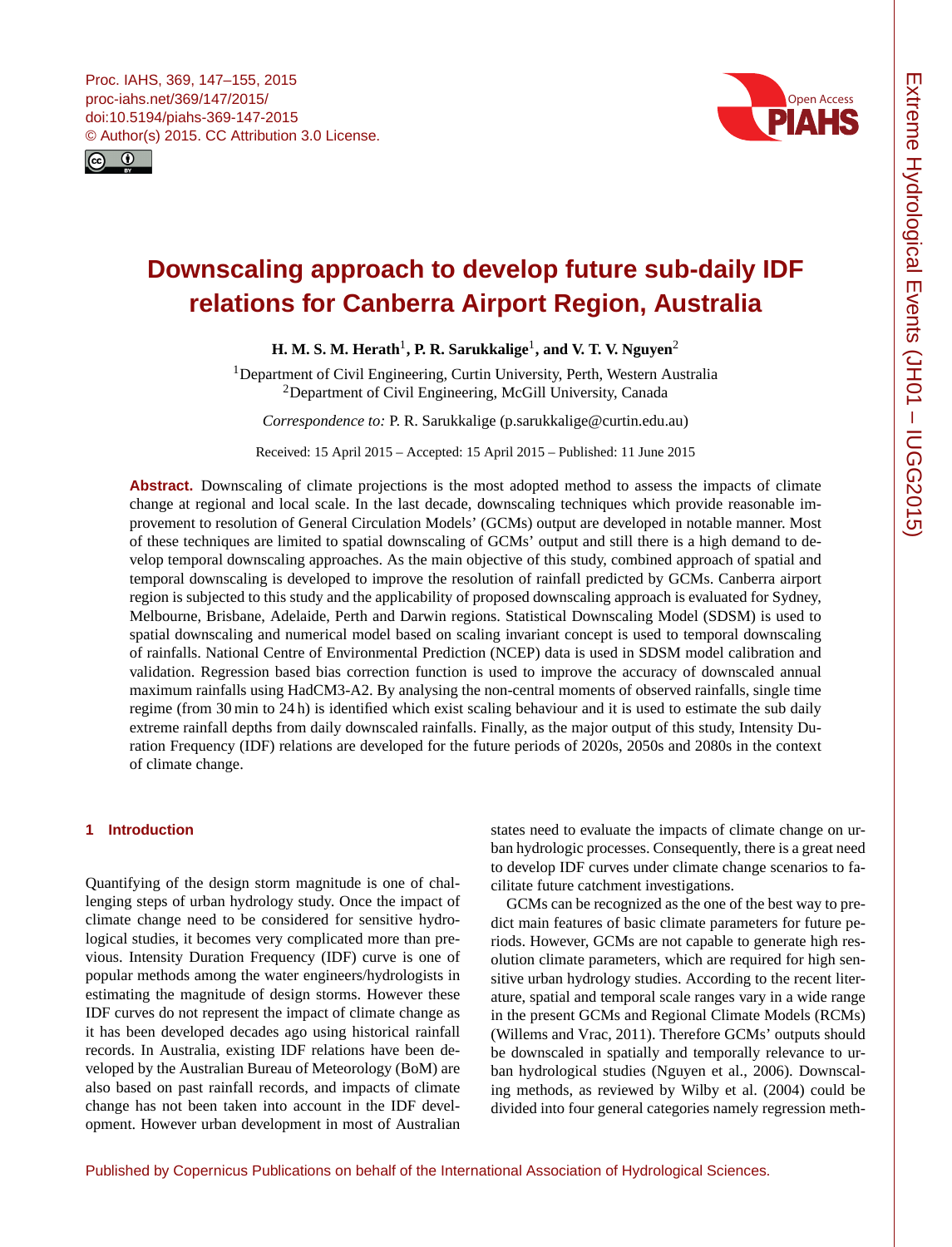**Table 1.** Details of study location.

| <b>State</b>                 | BoM Rain gauge station               | Cordinates                            |  |
|------------------------------|--------------------------------------|---------------------------------------|--|
| New south wales              | Sydney observatory hill (066062)     | 33.86° S, 151.21° E                   |  |
| Victoria                     | Melbourne airport (086282)           | 37.67° S, 144.83° E                   |  |
| Western Australia            | Perth airport (009021)               | 31.94° S, 115.96° E                   |  |
| Northern Territory           | Darwin airport (014015)              | 12.42° S, 130.89° E                   |  |
| South Australia              | Adelaide airport (23034)             | 34.95° S, 138.52° E                   |  |
| Oueensland                   | Brisbane regional (040214)           | 27.48° S, 153.03° E                   |  |
| Australian Capital territory | Canberra airport comparison (070014) | 35.30 $\degree$ S, 149.20 $\degree$ E |  |

ods, weather pattern approaches, stochastic weather generators (these three types come under statiscal downscaling) and limited-area Regional Climate Models (Dynamic downscaling). Statistical Downscaling Model (SDSM) proposed by Wilby et al. (2002) can be identified as regression and stochastic weather generator based statistical downscaling tool to downscale point rainfall using GCMs' variables. By considering high capability of SDSM, it has been used in this study to downscale daily rainfalls using HadCM3-A2 scenario for future periods.

Temporal downscaling of spatially downscaled rainfalls is equally important in hydrological assessments, especially for small urban watersheds. In particular, the development of the IDF relations for sub-daily extreme/Annual Maximum (AM) rainfalls is required for planning and design of urban drainage systems. In the existing literature there are only few approaches that have addressed the temporal downscaling of future rainfalls (Nguyen et al., 2009; Willems et al., 2012).

Therefore, the main objective of this study is to develop a combined approach of spatial and temporal downscaling to estimate the depth of sub daily extreme rainfalls for future periods. Further study aims to develop IDF curves to assist hydrologists in estimating design storms which are taking the potential future climate change into account. The results of the study will be helpful in the assessment of the climate change impacts on urban water resources which need fine spatial resolution and sub daily temporal rainfall data.

# **2 Study area and data sets**

Seven rain gauge stations in seven states in Australia are subjected to this study. By considering the urbanization of the area, availability and quality of observed rainfalls data; Melbourne, Adelaide, Canberra, Perth, Darwin airport rain gauge stations, Sydney observatory hill and Brisbane regional rain gauge station are selected for this study. Observed 6 min rainfall data for 1961–2000 period (full detail of seven stations are included in Table 1) are obtained from Bureau of Meteorology, Australia. In addition to observed data, normalized Hadley Centre's GCM (HadCM3) under A2 emission scenarios data for 1961–2099 period and NCEP reanalysed interpolated data corresponding to HadCM3 computational grid for



**Figure 1.** Location map of study area.

Figure 1. L<br>1961–2000<br>area includ<br>Fig. 1. 1961–2000 period are used in this study. Map of the study area including HadCM3 computational grid are presented in Fig. 1.

## **3 Methodology**

The methodology of downscaling sub daily point rainfalls, based on GCM data, has been divided into two separate steps; spatial downscaling and temporal downscaling. By spatial downscaling process, it is possible to describe the linkage between the low resolute climate predictors given by GCMs and the rainfall characteristics at a given local site using the SDSM method. The temporal resolution of the SDSM model output is limited to one day. Hence, the SDSM outputs need to be subjected to a temporal downscaling to obtain the sub-daily rainfall extremes which are required for the development of the IDF relations. There are many evidences in literature to show the suitability of Generalized Extreme Value (GEV) distribution to model the extreme rainfall events (Nguyen et al., 1998; Overeem et al., 2006). In the present study the temporal downscaling approach developed by Nguyen et al. (2002) using the GEV distribution is em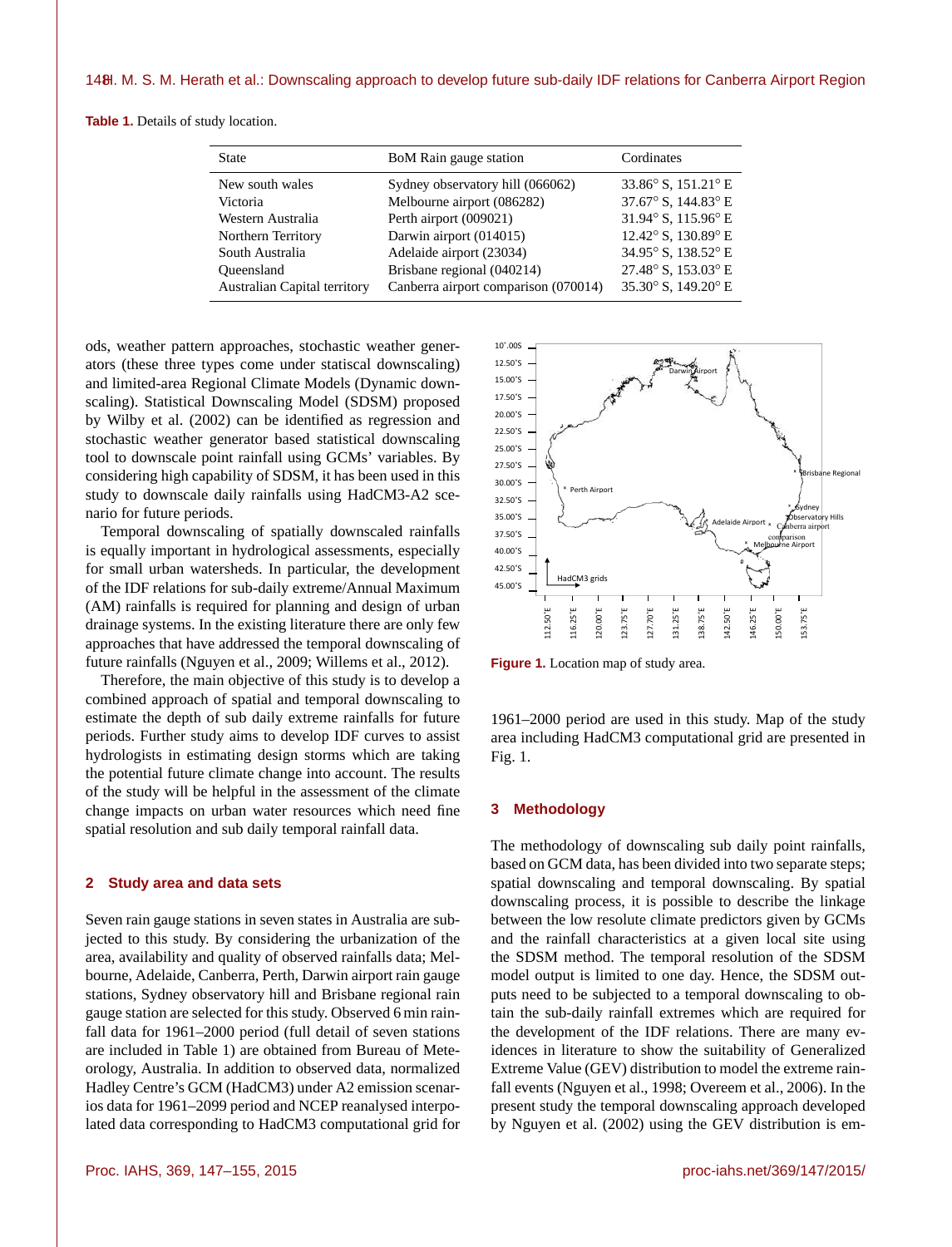ployed to estimate the sub-daily rainfall extremes to develop IDF relations.

# 3.1 Spatial downscaling

SDSM tool is a combination of the stochastic weather generator approach and a transfer function model with high performance in capturing future inter-annual variability (Wilby et al., 2002). Data requirement for the SDSM tool includes two aspects; local predictands of interest, such as daily rainfall, daily minimum temperature, daily maximum temperature and the GCM/NCEP predictors with low resolution. To select the predictors, SDSM facilitates to screen the predictor – predictand correlation through linear correlation analysis by percentage of explained variance  $(E \%)$ , correlation matrix and scatter plots. Predictor – predictand correlations in rainfall downscaling show low values compare to the correlation in temperature downscaling (Wilby et al., 2002).

## 3.2 Bias correction of SDSM annual maximum rainfalls

In most of the rainfall modelling in the context of climate change, bias corrections are required to obtain accurate results. In this study regression based bias correction technique is used to improve the accuracy of annual maximum rainfall of spatially downscaled SDSM rainfall data series. Equations (1) and (2) describe the bias correction approach which is employed in this study.

$$
P_{\tau} = P_{\sigma\tau} + e_{\tau} \tag{1}
$$

in which  $P_{\tau}$  denotes the adjusted daily annual maximum rainfall at a probability level T,  $P_{0\tau}$  denotes the corresponding GCM–SDSM estimated annual maximum daily rainfall and  $e_{\tau}$  denotes the residual associated with  $P_{0\tau}$ . Then,  $e_{\tau}$  is estimated using the second order regression function as follows.

$$
e_{\tau} = a \cdot P_{0\tau}^2 + b \cdot P_{0\tau} + c + e \tag{2}
$$

in which  $a, b$ , and  $c$  are the parameters of the regression function, and e is the resulting error term.

# 3.3 Temporal downscaling

GEV distribution is used to model annual maximum rainfall in this study and cumulative distribution function  $F(x)$  for the GEV distribution is given as

$$
F(x) = \exp\left[-\{1 - \{\kappa(x - \xi)/\alpha\}\}^{\frac{1}{\kappa}}\right].
$$
 (3)

For  $\kappa \neq 0$ , where  $\xi$ ,  $\alpha$  and  $\kappa$  are known as the GEV parameters for location, scale and shape, respectively. The Non Central Moment (NCM) method is used in this study as it is the most appropriate method to use with the scale invariance concept (Nguyen et al., 1998, 2002, 2009) to estimate the GEV parameters in scaling studies. More specifically, the kth order NCM,  $(\mu_k)$  of the GEV distribution (for  $\kappa \neq 0$ ) has been readily shown that

$$
\mu_k = \left(\xi + \frac{\alpha}{\kappa}\right)^k + (-1)^k \left(\frac{\alpha}{\kappa}\right)^k \Gamma(1 + \kappa k) \n+ k \sum_{i=1}^{k-1} (-1)^i \left(\frac{\alpha}{\kappa}\right)^i \left(\xi + \frac{\alpha}{\kappa}\right)^{k-1} \Gamma(1 + i\kappa)
$$
\n(4)

where  $\Gamma$ (.) is the gamma function. Using Eq. (4), it is possible to derive three equations for first three NCM to estimate the parameters of GEV distribution. Further, the quantiles,  $X_t$  has been readily defined as the

$$
X_t = \xi + \frac{\alpha}{\kappa} \{ 1 - [-\ln(p)]^{\kappa} \}
$$
 (5)

where,  $p = 1/T$  is the exceedance probability of interest.

Further, it has been shown (Nguyen et al., 1998, 2002, 2009) that the statistical properties of the GEV distributions for two different time scales of "t" and " $\lambda t$ " according to simple scaling process as,

$$
\kappa(\lambda t) = \kappa(t) \tag{6}
$$

$$
\alpha(\lambda t) = \lambda^{\beta} \alpha(t) \tag{7}
$$

$$
\xi(\lambda t) = \lambda^{\beta} \xi(t) \tag{8}
$$

$$
X_{\tau}(\lambda t) = \lambda^{\beta} X_{\tau}(t) \tag{9}
$$

$$
\lambda^{\beta} = \mu_1/\mu_2 \tag{10}
$$

where  $\mu_1$  and  $\mu_2$  are the first NCMs of annual maximum rainfall for  $\lambda t$  and t periods respectively. Based on these relationships, statistical properties of shorter period (sub daily) of rainfall are derived. Then, statistical properties of sub daily rainfalls are utilized to develop IDF curves for sub daily events in this study.

### **4 Numerical application**

Herein after, proposed methodology is illustrated by worked example of Canberra Airport Comparison rain gauge station. In Sect. 4.5, it proves the applicability of proposed methodology for all other main cities as well.

# 4.1 Calibration and validation of the SDSM model

Interpolated NCEP reanalysis data on HadCM3 grids is used to downscaling SDSM model calibration and validation. NCEP data consist with 26 climate variables as presented in Table 2.

SDSM daily rainfall spatial downscaling using HadCM3- A2 can be demonstrated by following basic steps.

**–** Step 1: screening the NCEP climate variables to identify most potential climate variables in daily rainfall generating. Scatter plot, correlation matrix and explained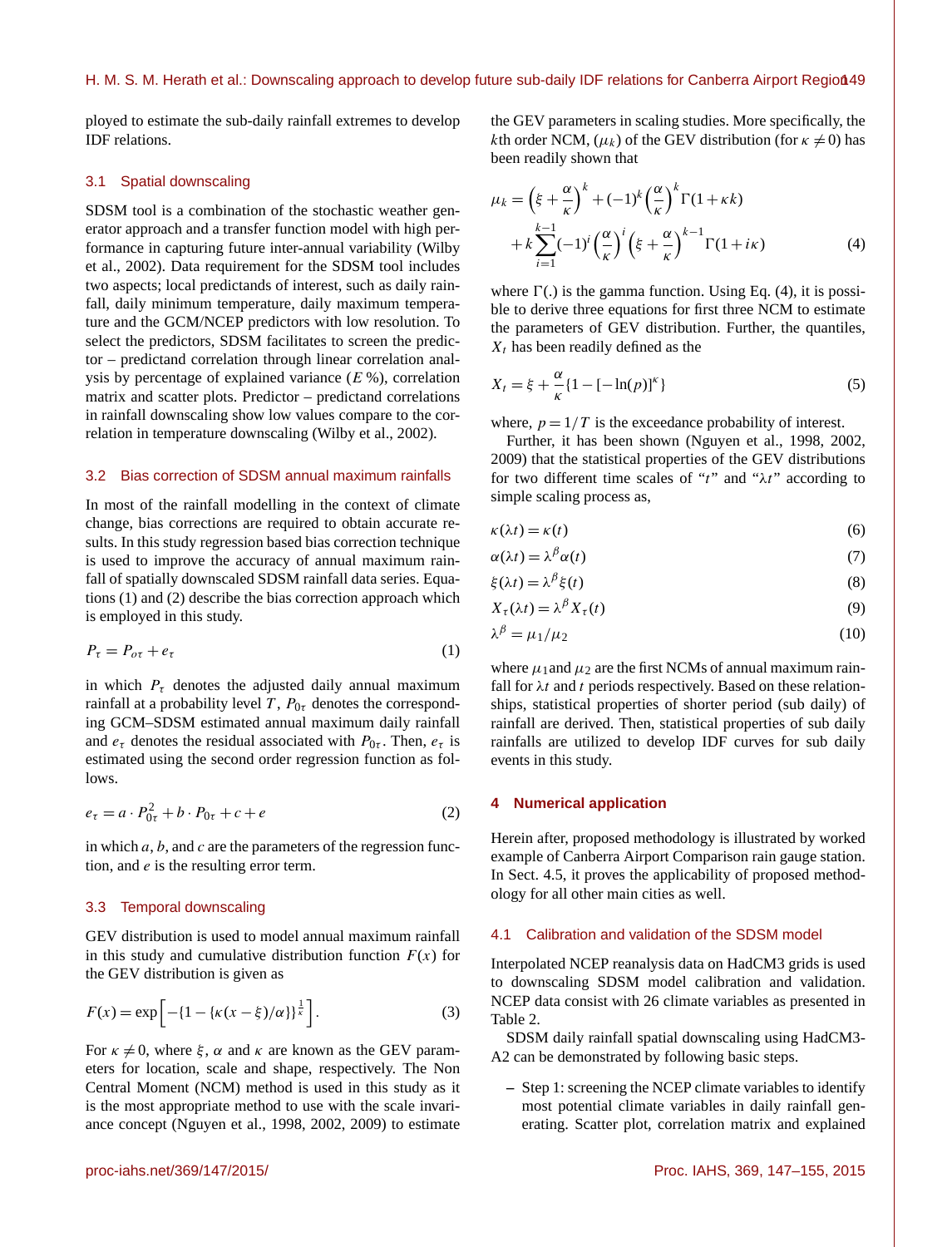| N <sub>0</sub> | Predictor name              | <b>Notation</b> | No. | Predictor name                 | Notation         |
|----------------|-----------------------------|-----------------|-----|--------------------------------|------------------|
|                | Surface airflow strength    | $p_f$           | 14  | 850 hPa zonal velocity         | $p8_u$           |
| 2              | Surface zonal velocity      | $p_u$           | 15  | 850 hPa meridional velocity    | $p8_v$           |
| 3              | Surface meridional velocity | $p_v$           | 16  | 850 hPa velocity               | $p8_z$           |
| $\overline{4}$ | Surface velocity            | $p_Z$           | 17  | 850h Pa wind direction         | p8th             |
| 5              | Surface wind direction      | p_th            | 18  | 850 hPa divergence             | p8zh             |
| 6              | Surface divergence          | p_zh            | 19  | 500 hPa relative humidity      | r500             |
|                | 500 hPa airflow strength    | $p5-f$          | 20  | 850 hPa relative humidity      | r850             |
| 8              | 500 hPa zonal velocity      | $p5_u$          | 21  | 500 hPa geopotential height    | P <sub>500</sub> |
| 9              | 500 hPa meridional velocity | $p5_v$          | 22  | 850 hPa geopotential height    | P850             |
| 10             | 500 hPa velocity            | $p5_Z$          | 23  | Surface relative humidity      | rhum             |
| 11             | 500 hPa wind direction      | p5th            | 24  | Surface specific humidity      | shum             |
| 12             | 500 hPa divergence          | p5zh            | 25  | Mean temperature at 2 m height | temp             |
| 13             | 850 hPa airflow strength    | $p8-f$          | 26  | Mean sea level pressure        | mslp             |

**Table 2.** NCEP reanalysis climate variable for HadCM3.



**Figure 2.** Illustration of proposed bias correction by applying to Canberra airport comparison rain gauge station. **(a)** Development of bias correction for calibration period of 1961–1975, **(b)** assessing of proposed bias correction for calibration period (1961–1975) and **(c)** assessing of proposed bias correction for validation period (1976–1990).

variance calculations are available in SDSM to assess this predictor (NCEP climate variables) predictand (daily observed rainfall) correlations.

- **–** Step 2: SDSM model calibration is carried out under this step using selected predictors in Step 1. In this study SDSM model is calibrated in monthly basis for the rain gauge station. (It provides individual correlation index for each month.) By considering the skewness of daily rainfall, SDSM model is calibrated as forth root conditional model (Wilby et al., 2002). Further threshold value of wet day is taken as  $0.3$  mm day<sup>-1</sup>.
- **–** Step 3: calibrated and validated model is used to simulate daily rainfall using GCM scenarios. In this step, NCEP predictors which are used to SDSM calibration and validation are replaced by HadCM3-A2 climate predictors for 1961–2099 period. Here, model regenerate point daily rainfall (100 ensembles) based on the

correlation of daily rainfall and climate variables established in calibration steps.

## 4.2 Bias correction

Even though the SDSM model is capable in simulating spatially downscaled daily rainfalls, these simulated rainfalls should be subjected to a bias correction. According to proposed bias correction procedure, regression relationship has been developed between simulated annual maximum daily rainfalls by HadCM3-A2 and their bias with observed annual maximum daily rainfall for the calibration period (Fig. 2a). Figure 2a describes the second order regression function which is fitted to bias which are associated with HadCM3- A2 simulated values. According to Fig. 2b, observed annual maximum daily rainfalls at  $T_r$  return periods show good agreement with bias corrected downscaled annual maximum rainfalls. Therefore Fig. 2b verifies the suitability of second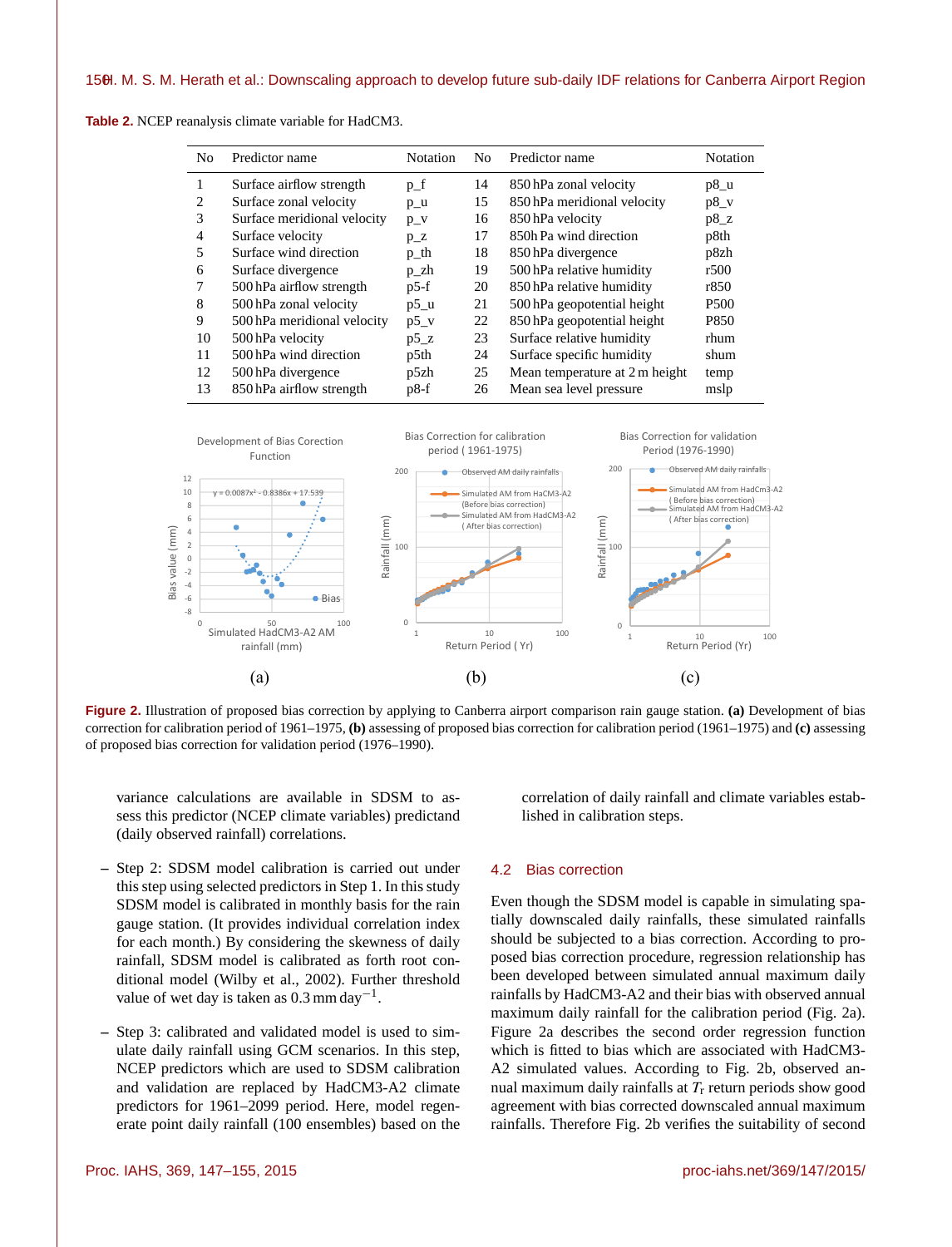

**Figure 3.** Assessing of behaviour of Non Central Moments of Canberra airport comparison rain gauge stations. **(a)** Log-Log plot of observed rainfalls and **(b)** behaviour of scaling exponent of first three NCMs.

order regression function for bias correction of SDSM simulated annual maximum rainfalls of calibration period. To verify the accuracy of proposed bias correction approach, same bias correction function that is developed for the calibration period is applied to the validation period data. Figure 2c presents the probability plot of annual maximum daily observed rainfalls and simulated from HadCM3-A2 for the validation (1976–1990) period. Moreover, Fig. 2 confirms the suitability of proposed second order bias correction functions in rectifying the associated bias with SDSM's estimations for the validation period. Therefore developed bias correction function is utilized to improve the accuracy of simulated annual maximum daily rainfall by HadCM3-A2 for the future periods as well.

# 4.3 Assessing the scaling behaviour of observed annual maximum rainfalls

As the compulsory requirement of the temporal downscaling approach which is based on scaling concept, scaling behaviour of the observed annual maximum rainfall series is assessed. Figure 3a presents the log–log plot of first three non-central moments of observed annual maximum rainfalls against rainfall durations of Canberra airport rain gauge station. According to Fig. 3a, power law dependency of rainfall statistical moments with duration is observed and it is identified in one time interval (30 min to 24 h). Furthermore, behaviour of scaling exponent  $(\lambda^{\beta})$  of the first three non-central moments of observed annual maximum data is assessed and it is included in Fig. 3b. These figures depict the linearity of scaling exponent with the moment order. These linear relationships verify the applicability of the scaling model to describe extreme sub daily rainfall events using available daily extreme rainfall.

#### 4.4 Assessing future rainfall trends and IDF relations

Then, above verified scaling concept is applied to obtain the statistical properties of GEV distributions which describe the sub-daily annual maximum rainfalls, using statistical properties of GEV distribution which is fitted to the observed daily annual maximum rainfalls. Figure 4a illustrates the capability of the proposed scaling model to reproduce sub daily annual maximum rainfall series. According to Fig. 4a, 30 min annual maximum rainfall estimated by scaling HadCM3-A2 estimation (bias corrected) and scaling by traditional fitted to observed series show the high accuracy of scaling method in sub daily rainfall estimation. Therefore it confirms the accuracy of proposed spatial and temporal downscaling approach to estimate the sub daily annual maximum extreme rainfalls. To evaluate the trend of daily and sub daily annual maximum rainfall for the future periods, same approach is applied to the bias corrected annual maximum future daily rainfall series which are simulated by HadCM3-A2. Figure 4b shows the probability plots of 1 h annual maximum rainfalls estimated from the bias corrected downscaled annual maximum daily rainfalls using the HadCM3-A2. By considering the 1961– 1990 period as the standard reference period, 2050s intensities show significant high values. Further, even 2020s intensities up to 5 year return period shows higher values than 1961–1990 intensities. Therefore, it confirms the importance of assessing climate change impacts for future hydrological studies.

Finally, the IDF relations are developed for Canberra airport stations for current and future periods using the estimated sub-daily extreme rainfalls given by the proposed spatial-temporal downscaling approach. For the illustrating purposes, Fig. 5 represents the developed IDF curves for the future periods of 1961–1990, 2020s (2011–2040), 2050s (2041–2070) and 2080s (1971–2099) using downscaled rainfall HadCM3-A2 scenario. These results will be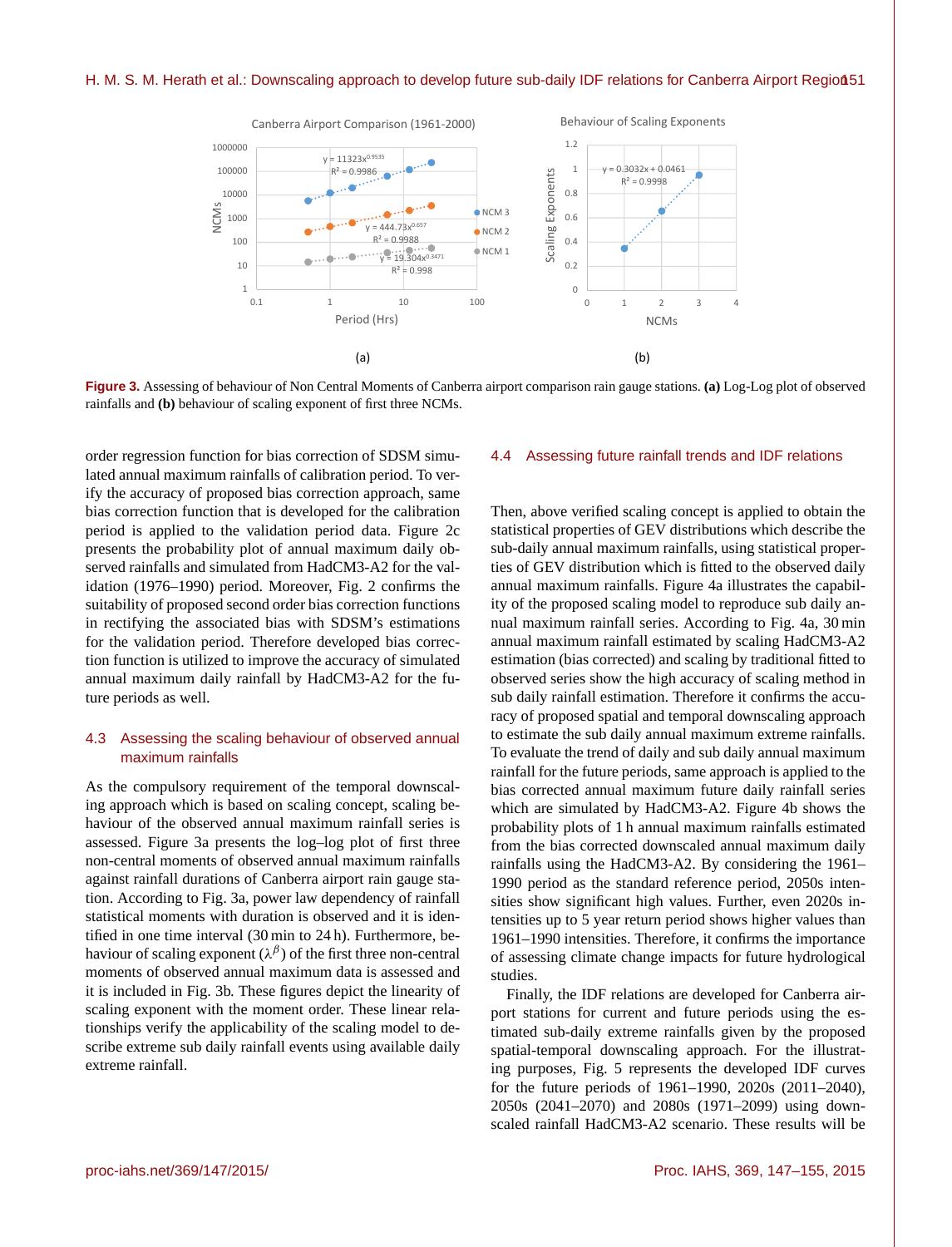

**Figure 4.** Evaluation of sub daily rainfalls. **(a)** Comparison 30 min AM rainfalls (scaling of observed AM daily rainfalls and scaling of AM daily rainfall by HadCM3-A2) and **(b)** probability plots of 1-hour annual maximum rainfalls estimated from scaling daily annual maximum rainfalls from HadCM3-A2 scenario.



**Figure 5.** Developed IDF curves for Canberra Airport Comparison.

useful for water resources engineers in considering future climate change impact on future hydrological assessment.

# 4.5 Applicability of proposed downscaling approach for other locations

Numerical worked example of Canberra airport rain gauge station clearly confirms the accuracy of proposed downscaling approach in developing sub daily IDF relations for future periods. This section shows the applicability of proposed approach for all other locations included in this study. Following Fig. 6 illustrates the scaling behaviour first three NCMs of observed rainfalls at Adelaide airport, Brisbane regional, Sydney observatory hill, Perth airport, Melbourne airport and Darwin airport rain gauge stations. According to Fig. 6 it clearly depicts that all rain gauge stations shows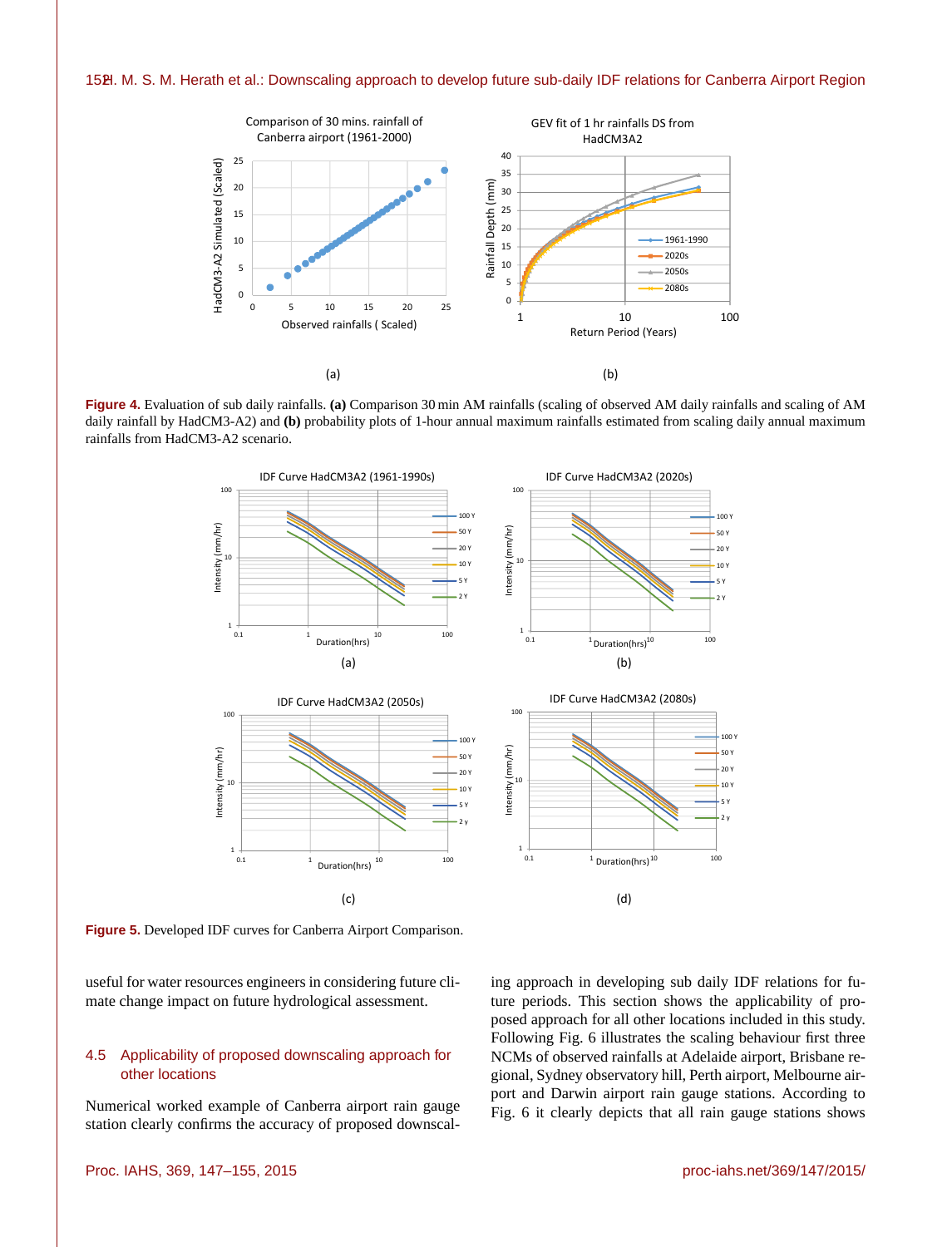

# Adelaide Airport ( 1967-2000)



# **Figure 6.**

scaling behaviour in their observed annual maximum rainfall series. Except Sydney observatory hill rain gauge station, other all stations show simple scaling regime of 24 to 0.5 h. It confirms the applicability of proposed temporal downscaling method in estimating subdaily IDF relations same as Canberra airport example. Sydney observatory hill rain gauge station shows two time regimes which exist power law dependency. It shows one time regime from 24 to 2 h and other regime for 2 to 0.5 h. Therefore, temporal downscaling of daily downscaled rainfall should be carried out by two steps.

(i.e. (1) Estimating statistical properties up to 2 h rainfalls from statistical properties 24 h rainfalls. (2) Estimating statistical properties up to 0.5 h rainfalls from statistical properties 2 h rainfalls.)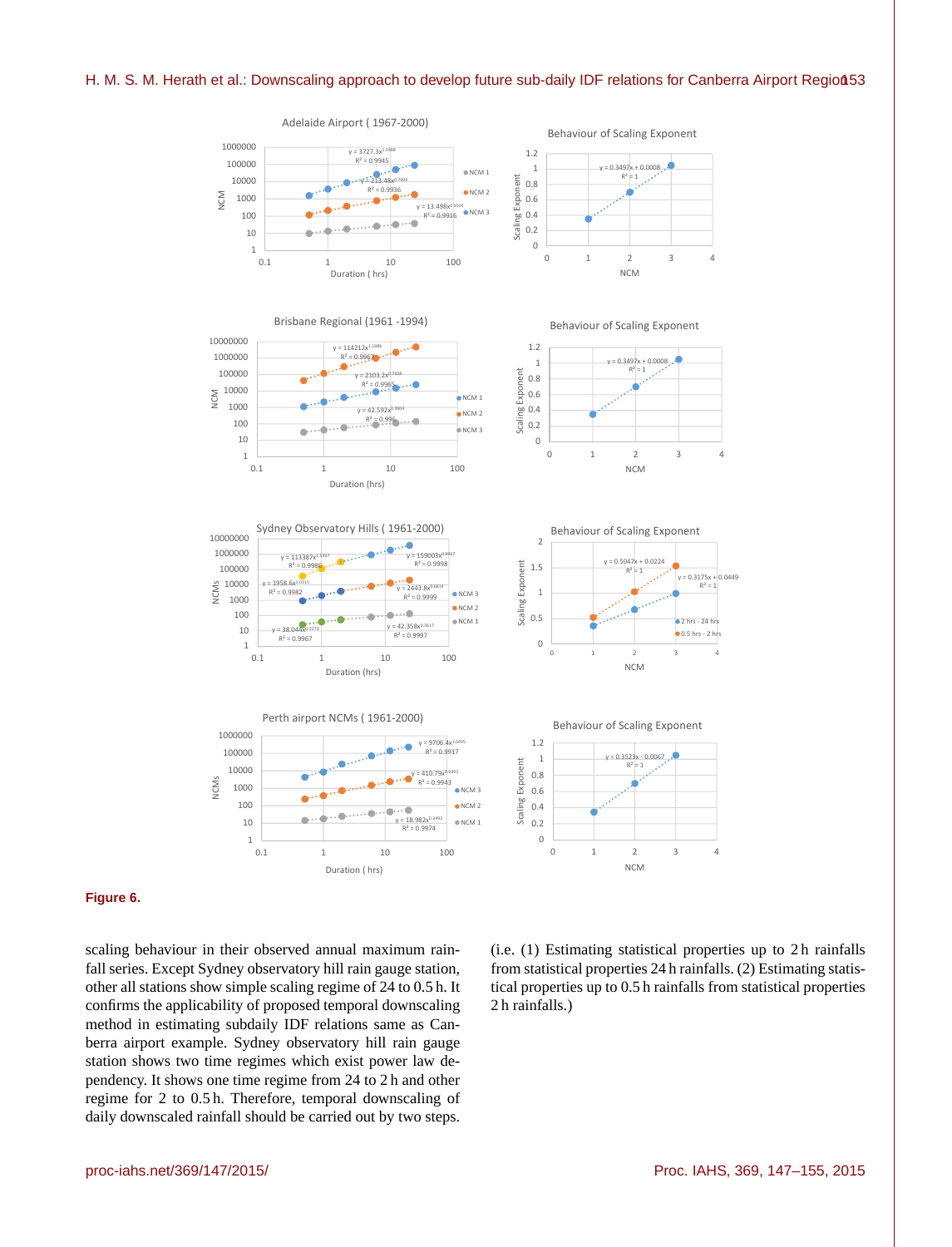

**Figure 6.** Assessing the behaviour of scaling exponents of observed rainfalls of Adelaide airport, Brisbane regional, Sydney observatory hill, Perth airport, Melbourne airport and Darwin airport rain gauge stations.

## **5 Conclusions**

Spatial and temporal downscaling of climate change triggered rainfall data is prime important for hydrologists in estimating design storms in the context of climate change. This study develops an approach for spatial and temporal downscaling of regional rainfall data to develop IDF curves, which will assist hydrologists in estimating design storms in the future. Seven major cities in Australia are subjected to this study to this study. Daily and sub daily observed rainfall data by Australian Bureau of Meteorological, NCEP reanalysed data, and HadCM3-A2 climate predictor data are employed.

This study is conducted under two major steps; spatially downscale the future daily rainfall using a Statistical Downscaling Model (SDSM) and temporally downscale of spatially downscaled future rainfall using an approach based on scaling concept. SDSM model is successfully calibrated for the 1961–1975 period and validated for the 1976–1990 period. Results show that the SDSM model is feasible in simulating annual maximum daily rainfalls and simulated results should be subjected to a bias correction to improve the accuracy. In this study strong agreement is obtained between observed and simulated annual maximum daily rainfalls by applying second order bias correction functions. By applying GEV based scaling approach, statistical properties of sub daily annual maximum rainfalls are estimated. Estimated annual maximum sub daily rainfall are tested against observed annual maximum sub daily rainfalls. It proved the capability of proposed scaling approach in estimating annual maximum

The most remarkable outcome of this study is the development of IDF relationships for the future periods for HadCM3-A2 predictors. These IDF relations guide hydrolo-

gists in determination of design storms for the future periods. The results of the study will be helpful in the assessment of the climate change impacts on urban water resources which satisfies the demand of fine spatial resolution and sub daily temporal rainfall data.

sub daily rainfalls and feasibility of establishing linkage between large-scale climate predictors with sub-daily rainfall

**Acknowledgements.** Authors would like to acknowledge the financial support of Australian Postgraduate Award (APA) and Curtin University Research Scholarship (CRS) to carry out this research study. Also authors would like to acknowledge Bureau of Meteorology, Australia for providing rainfall data for this study.

## **References**

characteristics.

- Nguyen, V. T. V., Nguyen, T. D., and Wang, H.: Regional estimation of short duration rainfall extremes, Water Sci. Technol., 37, 15– 19, 1998.
- Nguyen, V. T. V., Nguyen, T. D., and Ashkar, F.: Regional frequency analysis of extreme rainfalls, Water Sci. Technol., 45, 75–81, 2002.
- Nguyen, V. T. V., Nguyen, T. D., and Gachon, P.: On the linkage of large-scale climate variability with local characteristics of daily